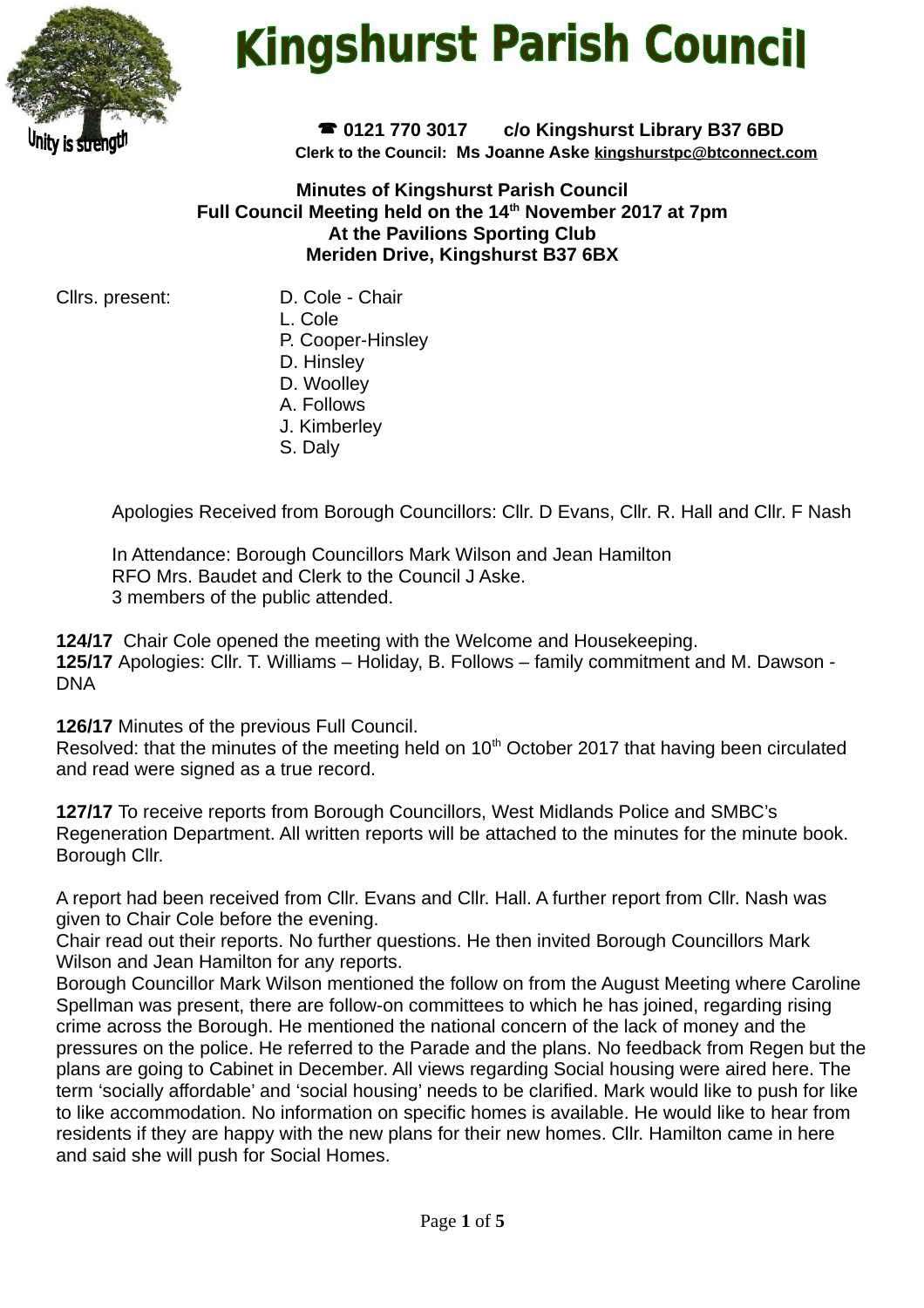No reports were received from Regeneration but Chair had received a West Midlands Police report from Jane Turner. She reported numerous Carjackings and robbery offences were reported in the last few months. Two perpetrators have been caught and are awaiting court and are remanded in custody with seven of these offences against them.

## **128/17** Finance:

128.1 Chair of Finance did not read out the RFO's report as all members of the Council had been present in the Finance Committee meeting. All members of the Council received a copy of the report.

128.2 The finance committee approved cheques this evening to the value of £4454.52. All approved and passed by the full council.

128.3 Purchase of microphone: Cllr. A. Follows had sent information regarding quotes to all those on email. Chair had looked and them all and he was happy. Cllr. David Hinsley pointed out problems with a microphone that can be passed around. In his opinion he said a more sophisticated one. Cllr. Daly asked if it could be sooner than later as she said she cannot hear anything going on in the meeting. It was noted by RFO Louise Baudet that the tables should be positioned in a closed table as in all other meetings of Parish Councils. Clerk had put the tables so the councillors can face the members of the public. A hearing loop was considered part of the refurbishment of the Pavilions.

128.4 Chairman's allowance. Chair requires his full Members allowance. Mostly his expenses are on printing, ink and travelling. Cllr. Follows proposed that as from today Chair will be allowed his allowance. Cllr. Woolley proposed that it be backdated. All passed and the Chairman's allowance will be back dated to April  $1<sup>st</sup>$  2017

128.5 Section 137 for Primary school Milk payments. Cllr. Follows proposed that the milk payments are made. All accepted and passed.

## **129/17** Events

129.1 A report from the Events working Party was sent out with each Agenda to save time in the meeting. The donation from JLR came after the report was produced. Cllr. Linda Cole explained that a representative will be presenting the cheque as the actual event on the  $9<sup>th</sup>$  December. Chair thanked Cllr. Cooper-Hinsley for getting the donations for the Christmas event. The event is self funding and any monies left over will be ear marked for Christmas 2018. Invoices will be needed for cheques to be raised. Chair asked the rest of the council to help out on the day.

It was established here that Cllr. Hinsley, Cllr. Cooper Hinsley and Chair held current DBS certificates (Disclosure and Barring Service) so that they can work with Children.

It was noted here that these copies need to be presented with the risk assessment that Chair Cole will do on Monday 20<sup>th</sup> November.

The Christmas tree will be erected on 30<sup>th</sup> November and the lights will be switched on  $1<sup>st</sup>$ December.

## **130/17 Allotments**

130.1 A report was circulated to all councillors with the agenda to save time at the meeting. Cllr. David Hinsley stood and proceeded to give details of a meeting that took place in August concerning a member of Gro Organic and a few Councillors. Recently it had been pointed out to him that he was in breach of the Code of Conduct. Two complaints had been raised to the democratic services of SMBC one was from Michael of Gro Organic and the other was from a councillor that was present and witnessed his behaviour. After a discussion with Deborah Merry of Democratic services she advised Cllr. Hinsley to apologise for his behaviour. Cllr Hinsley has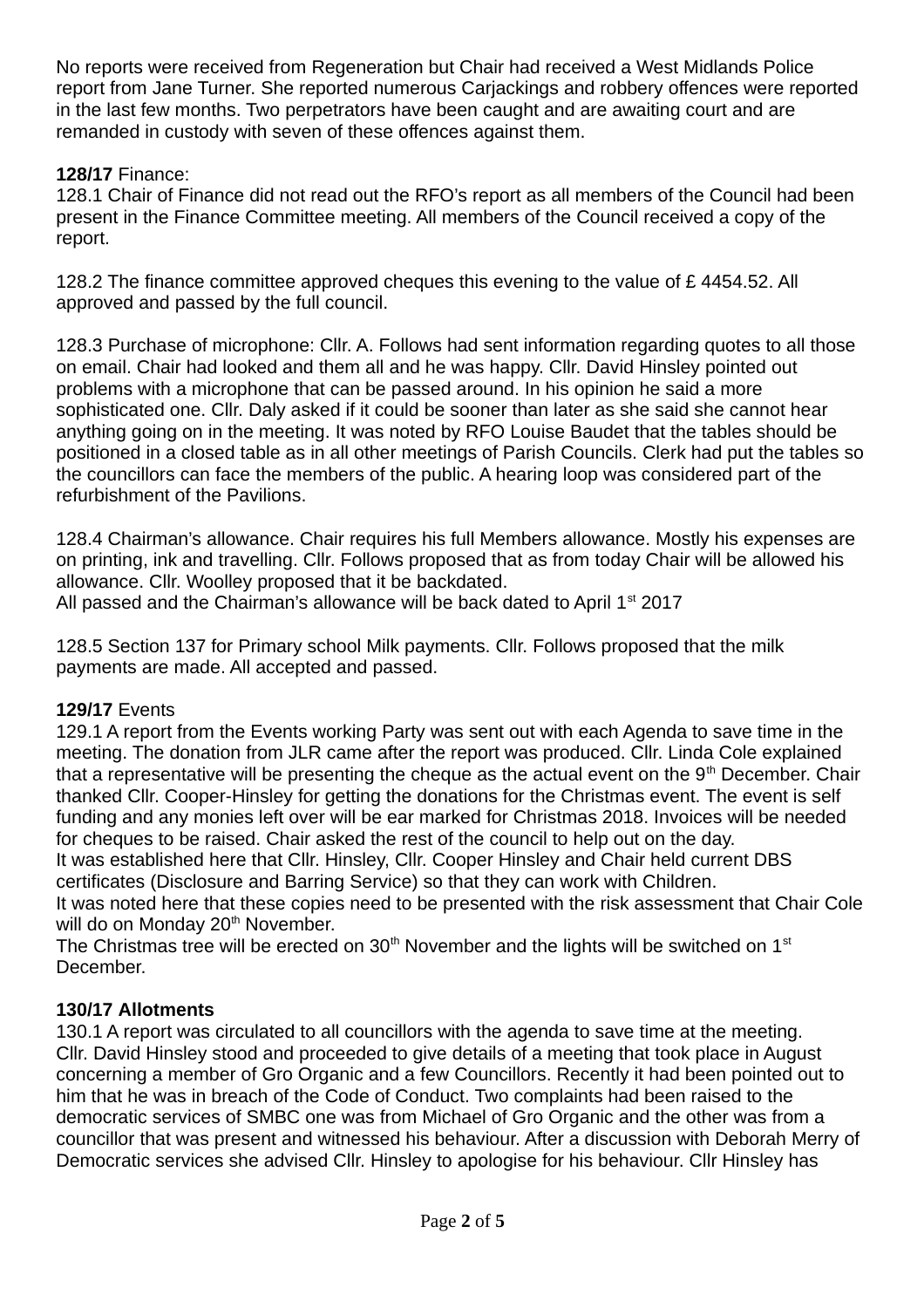written to Michael and apologised and mentioned in the letter as to why he was so angry. He also apologised to the councillor that witnessed his angry behaviour.

Cllr. Daly wanted it known that she is not happy with Gro organic. Cllr. Hinsley and Cllr. Cooper-Hinsley pointed out the present work on phase two of the Jubilee Gardens.

Vice Chair Kimberely referred to the day when Cllr. Hinsley lost his temper with the member of Gro-Orgnaic. He said he witnessed Cllr. David's Hinsley's behaviour and it was an utter disgrace. He welcomed the apology that Cllr. David Hinsley has made to Gro organic and the Councillor that had reported his behaviour to SMBC. Cllr. Kimberley also felt that Cllr. Hinsley should apologise to this Council and indirectly to its residents of Kingshurst for his behaviour.

Vice Chair Kimberley read out the first part of the Code of Conduct and the offences that had taken place. He would like an apology to the whole council and its residents.

Cllr Pauline Cooper spoke here not through the chair and asked if the apology can be left until a future meeting with Deborah Merry of SMBC democratic Service.

The Chair acknowledged this and thought this would be wise.

130.2 Chair referred to Sarah Gill as she had reported the letter of apology and her reason for not attending the council meeting is she felt intimidated. A further report from her explained the community run projects which are for training life skills. Examples were given. One example: the poly tunnel was erected badly, it was used as a team building exercise. Cllr. Daly aired her opinion on the gardens and so did Cllr. Hinsley.

Chair carried on with report from Sarah Gill. Top quality bark has now been used. VAT received back from the grant should go back to the Gro Organic project. It was established after many views regarding the polytunnel and the groups that go down to enjoy the gardens. Cllr. Pauline Cooper-Hinsley wants to know when these group are going down to the Gardens so she can interact with them.

The RFO explained about the awards for all and the agreements taken on.

After views and interruptions of each other not going through the chair, Chair asked Councillors their opinion on the Community Gardens staying Gro Organic. All agreed. But it must be supervised by this council.

RFO said that you have signed off the money. She said you need to listen to the Chair and manage the situation from now on.

Mark Frampton is employed by Gro Organic for four hours a week. He explained his role and how he works with those trying to learn life skills that have learning disabilities which is what the community project is all about. He mentioned the poly tunnel. He has burned the burnable rubbish and rubbish that is metal and plastic has been taken off phase two. He will get free compost for the poly tunnel from Packington tip. He will not be doing his hours in the winter months.

Vice Chair Kimberley wanted to establish that we need either have confidence with Gro Organic and get them to do the remaining work and continue with them or have no confidence with them and walk away.

Cllr. Hinsley wanted to know if the council wanted to prolong the agreement as it will take them over the time allocated.

Chair asked the members of the council to vote to keep with the Gro Organic and manage them. A resolution was made to work with Gro Organic and liaise with them. All passed.

Cllr. Daly said she will police them.

Cllr. Hinsley will re-write the rules and regulations of the allotments from January as he said seven empty plots may become available.

130.3 The Metal blue shed is in need of repair. Cllr. Daly got her son to quote for repairs. Chair would like other quotes as well. All agreed

Cllr. Daly also mentioned that she had got quotes for clearing the wasteland at the top of the Jubilee Gardens.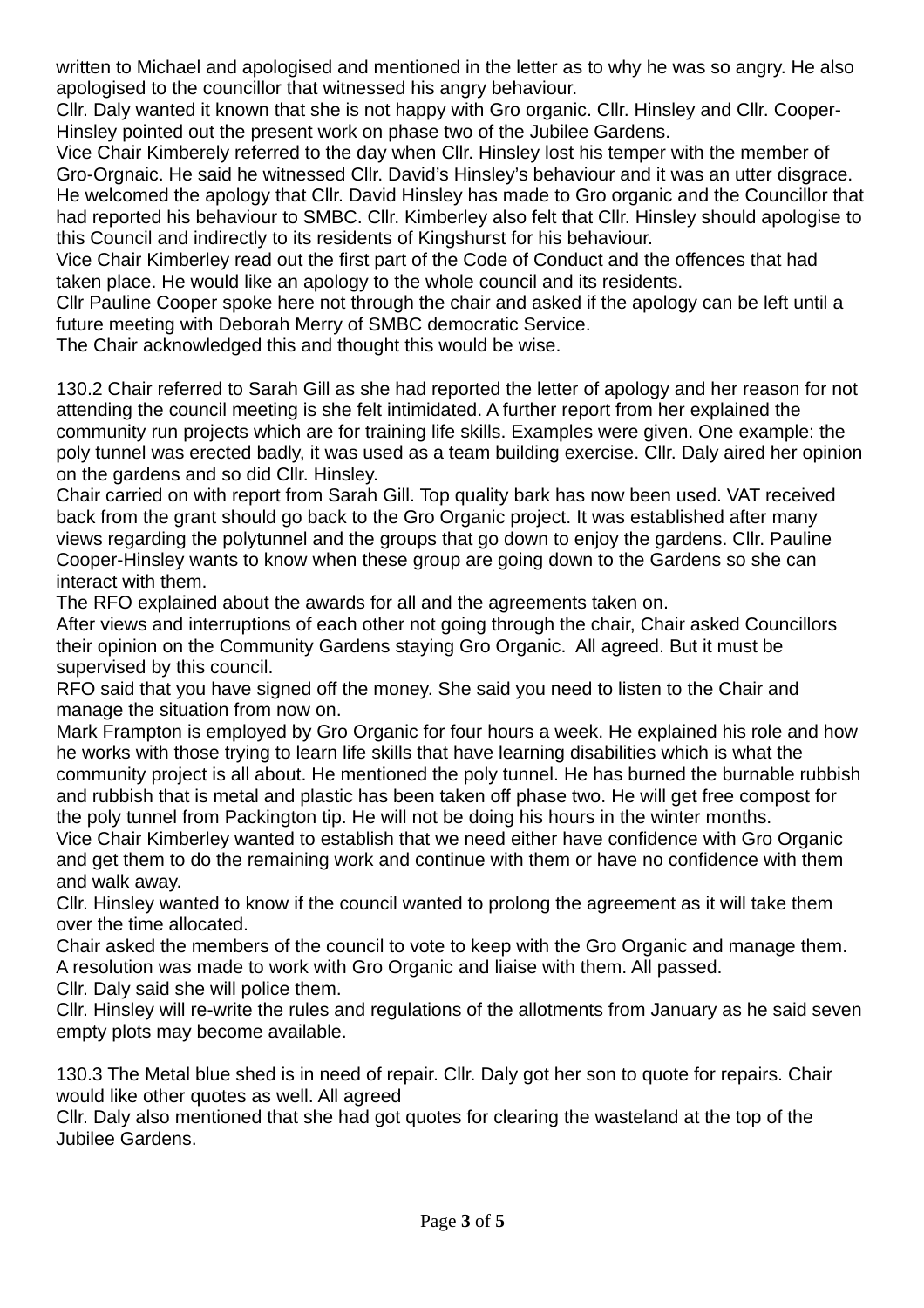130.4 Quotations for clearing overgrowth and waste on allotment land. It was established that this was the responsibility to Gro-Organic. Chair said as Cllr. Daly is policing the gro organic team she can suggest the clearing.

Cllr. Daly spoke about the rubbish and the weed.

## **131**/17 Transport and Environmental.

131.1 Reports had been given out with the agenda. No further news on the Mountfort Site or the Parade.

## **132/17 KPC Documents:**

132.1 Website management. Chair Cole is looking into this being managed by students.Cllr. Hinsley wanted to confirmation that he could put the Christmas Faye event on to the website. All agreed.

132.2 Resolution for all Councillors to wear an ID badge with a photo on. All agreed. It was noted that Cllr. Woolley does not want his photograph on his.

## **133/17 To receive reports from members representing KPC on outside bodies**

133.1 Birmingham Airport Consultative Committee: No report.

133.2 WALC/SAC. Cllr. Hinsley reported the last meeting involved the subject of pensions and training for Clerks of how to use the system. The Wolverhampton will train for free. The Clerk and RFO will attend a training session.

133.3 School Governors Reports. Cllr. A. Follows reported that the finances were discussed. The new build has been put back to March next year owing to a surveyors report.

Chair Cole said that Kingshurst Primary have similar finance problems. High volume of reception children was reported.

133.4 Solihull Partnership Forum: Nothing to report.

133.5 Regen: Nothing to report here.

## **134/17 Progress reports for information/action and make decisions as appropriate:**

134.1 The Publication scheme and website was discussed in agenda earlier.

**135 /17** Planning: To consider and comment on any planning applications received: Nothing received. A planning application had been received for Land to the north of 234 – 270 Cooks Lane Kingshurst. All Councillors had a copy but nothing was noted here.

## **136/17 Planning: proposed for the future**

136.1 Local Development Plan: Nothing discussed here.

136.2 Mountford Public House Site: Nothing discussed here.

## **137/17** Information items

137.1 Correspondence and emails: All members of the council had a log of emails and post. The Clerk had received an invoice for the subscription for Open Spaces. This will be cancelled.

## **138/17 Public Participation:**

To adjourn to allow public participation for 15 minutes.

Residents are invited to give their views and question the Parish Council on issues on this agenda, or raise issues for future consideration at the discretion of the Chairman. Members of the public may not take part in the Parish Council meeting itself.

Member of the Public requested that the Parish Council report dumping of balck bags and old metal road signs on the Mountfort Site to SMBC. Clerk will report.

Mark Frampton wanted to establish that the rubbish had been cleared and noticed that someone has dumped rubbish from another place, not from the allotment.